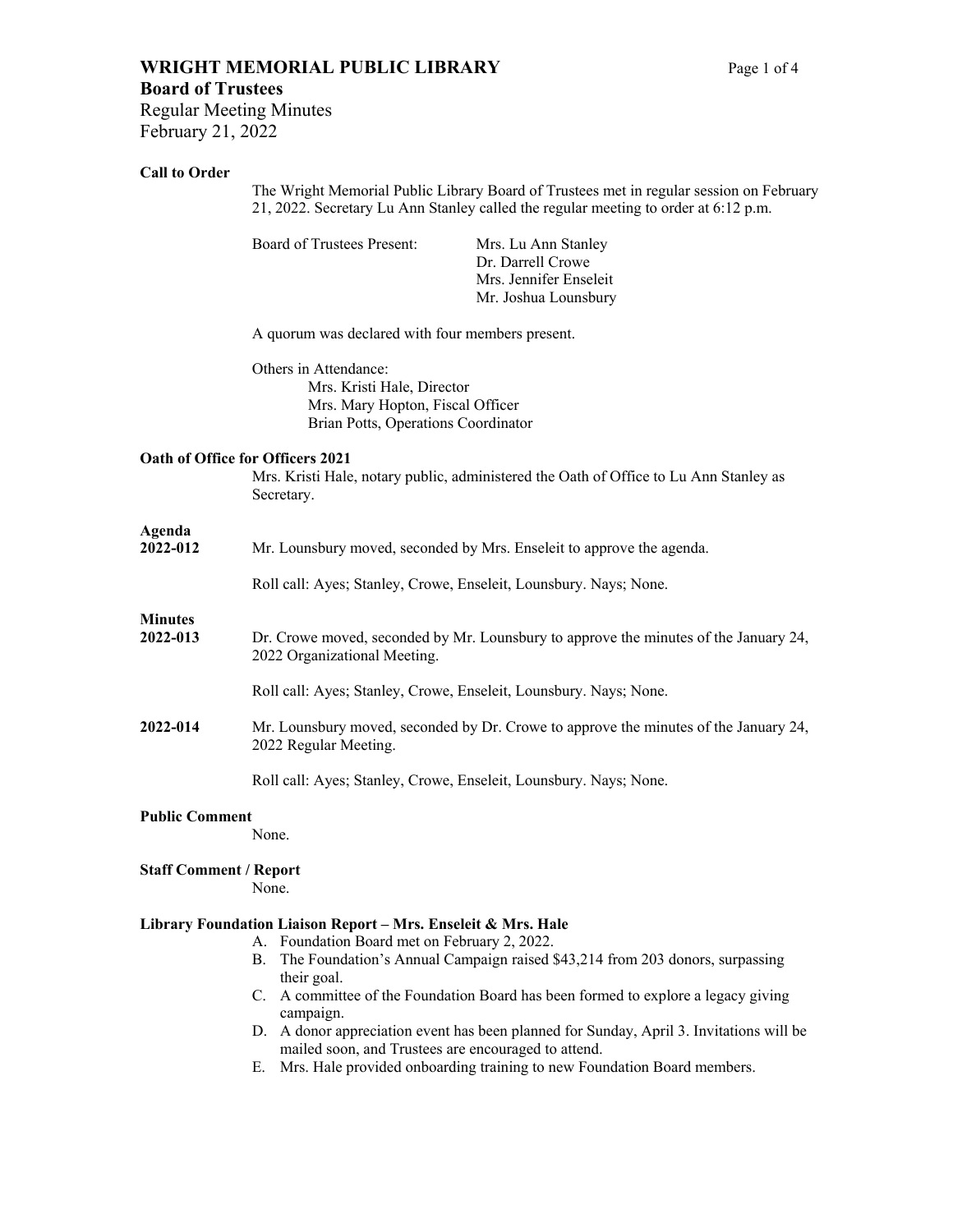## **Board of Trustees**

Regular Meeting Minutes February 21, 2022

## **Next Chapter Project**

- A. Expenditure Summary Amount paid to date is \$4,551,420.
- B. Capital Projects Fund
	- 1. Expenditures under \$20,000
		- a. Owner's Contingency not to exceed \$14,744
		- b. Owner's Costs not to exceed \$5,400
		- c. Owner's Costs ORC 5705.41(D) Then and Now Certificate for \$3,100
- **2022-015** Mr. Lounsbury moved, seconded by Mrs. Enseleit to approve the Owner's Contingency not to exceed \$14,744, Owner's Costs not to exceed \$5,400, and Then and Now Certificate for \$3,100.

Roll call: Ayes; Stanley, Crowe, Enseleit, Lounsbury. Nays; None.

- C. Project Budget and Update
	- 1. The current budget is \$5,109,379.
	- 2. Integrated technology in the Community Room has been delayed.
	- 3. One historic chair is in need of being upholstered.
	- 4. Several events are being planned to celebrate the project completion.
		- a. Ribbon Cutting event and Staff Celebration on Friday, March 18.
		- b. Community Open House on Saturday, April 2.

## **Fiscal Officer's Report – Mrs. Hopton**

- A. Financial Report January 2021
- B. Amended Estimated Resources & Annual Appropriations Budget 2022
- **2022-016** Dr. Crowe moved, seconded by Mrs. Enseleit to accept the Financial Report January 2021, and the Amended Estimated Resources & Annual Appropriations Budget 2022.

Roll call: Ayes; Stanley, Crowe, Enseleit, Lounsbury. Nays; None.

## **Director's Report – Mrs. Hale**

- A. Library Usage Report and Collection Statistics addendum
	- 1. Statistical categories have been updated to reflect those required by the State Library of Ohio.
	- 2. 2% of physical circulation occurred at the Holds Pickup Locker. That statistical category will be added going forward.
	- 3. Wi-Fi statistics will likely decrease due to improved and more accurate reporting method that is now available.
- B. Library Highlights addendum
- C. Updates
	- 1. Pandemic update WMPL eased the mask policy for patrons to "masks encouraged," in response to decreased community spread and a change in Oakwood City School policy to "masks optional" for all grades, including pre-K.
	- 2. Facilities
		- a. a. A range of shelving was removed to better provide customer service to adult computer users.
		- b. Additional cleaning services have been contracted in preparation for the March 18 Ribbon Cutting ceremony.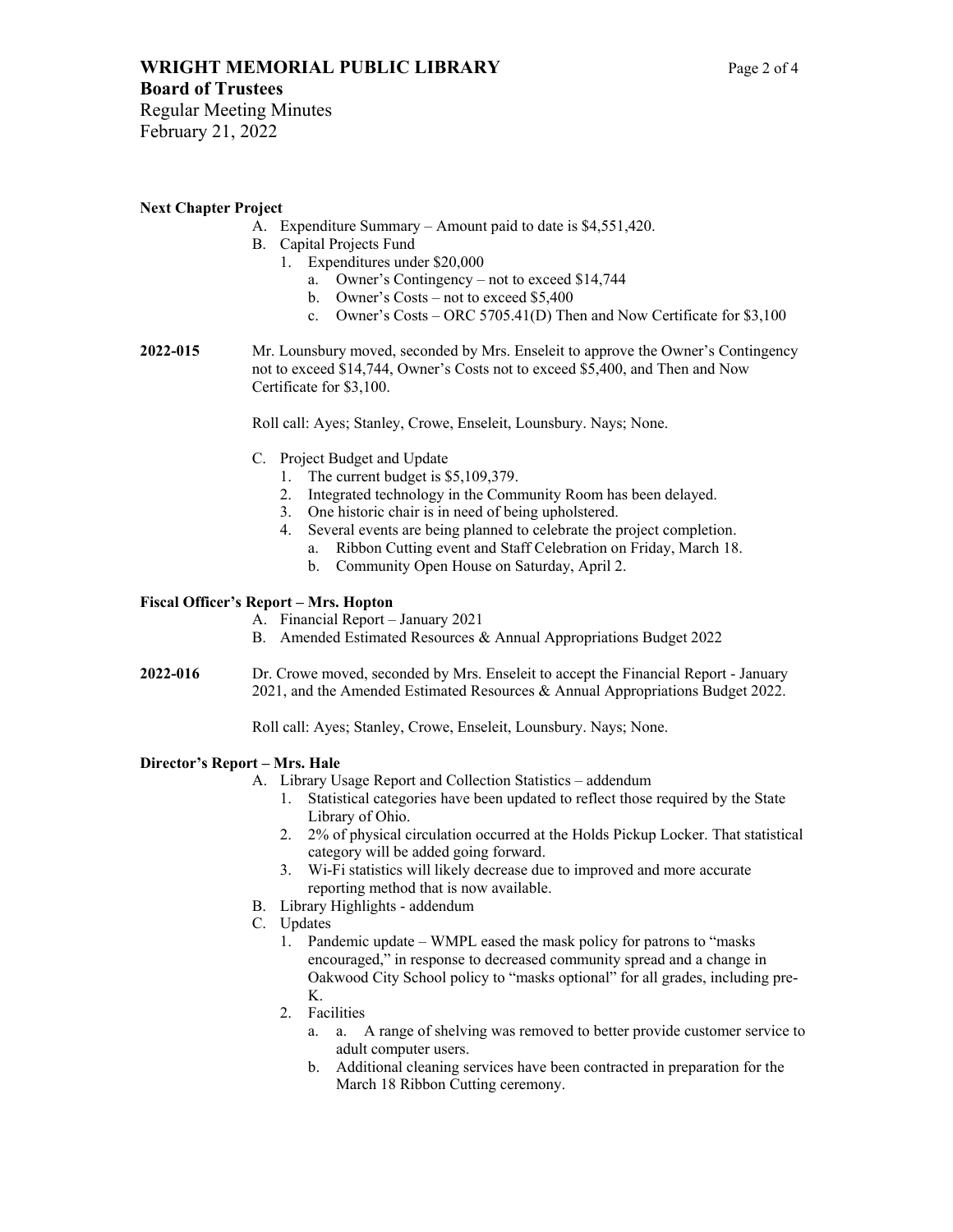## **WRIGHT MEMORIAL PUBLIC LIBRARY** Page 3 of 4

#### **Board of Trustees**

Regular Meeting Minutes February 21, 2022

- c. A local resident seeking naturalist certification will create a landscape design for northwest area of the building.
- 3. Technology
	- a. New catalog computers will feature wayfinding, program promotion, and room reservations, in addition to traditional catalog searching.
- 4. Collections, Services, & Programs
	- a. Interlibrary loan service the State Library of Ohio will be returning to Priority Dispatch for ILL deliveries, which should improve delivery times. Increased delays are expected while the transition occurs.
	- b. WMPL will hold its first in-person program in the Community Room on February 20.
- 5. Community Engagement
	- a. Planning is underway for the Ribbon Cutting and Open House events.
- 6. Community Involvement
	- a. OIC Meetings, 2/1/22 and 2/16/22
	- b. Rotary Meetings, 1/28, 2/4, 2/11, and 2/18
	- c. Rotary Board Meeting, 2/9
	- d. Building tours for Rotary Club, 2/16
	- e. New Foundation Board orientation, 2/17
- 7. Upcoming Events
	- a. Board of Trustee Workshop, Saturday, March 12

#### **New Business**

- A. Legislative Update
	- a. HB 51 signed by the Governor of Ohio taking effect immediately allowing virtual meetings until July 1, 2022.
	- b. HB 327 pending in the State and Local Government Committee regarding teaching or promoting of divisive concepts. The Ohio Library Council encourages library administrators to write their representatives to explain collection development policies, and how this bill might impact library practices.

## **Action Items**

#### **Prior Meeting:**

- A. Book Recommendations Mrs. Stanley (open)
- B. Pay Bank Analysis March/April Mrs. Hale & Mrs. Hopton (closed)
- C. Template for Trustee Bios for Website Mrs. Hale (open)

#### **Current Meeting:**

#### **Upcoming Meeting Dates & Announcements**

- A. Ribbon Cutting Ceremony Friday, March 18, 2022 @ 9:00 a.m. & 2 p.m.
- B. BOT Meeting Regular Meeting, Monday, March 21, 2022 @ 6:00 p.m.
- C. Public Open House Saturday, April 2, 2022 @ 1 p.m. & 2 p.m.
- D. Foundation Donor Appreciation Event Sunday, April 3, 2022 @ 5:00 p.m.

#### **Adjournment**

Mr. Lounsbury moved, seconded by Mrs. Eneleit to adjourn the meeting at 7:23 p.m.

Roll call: Ayes; Stanley, Crowe, Enseleit, Lounsbury. Nays; None.